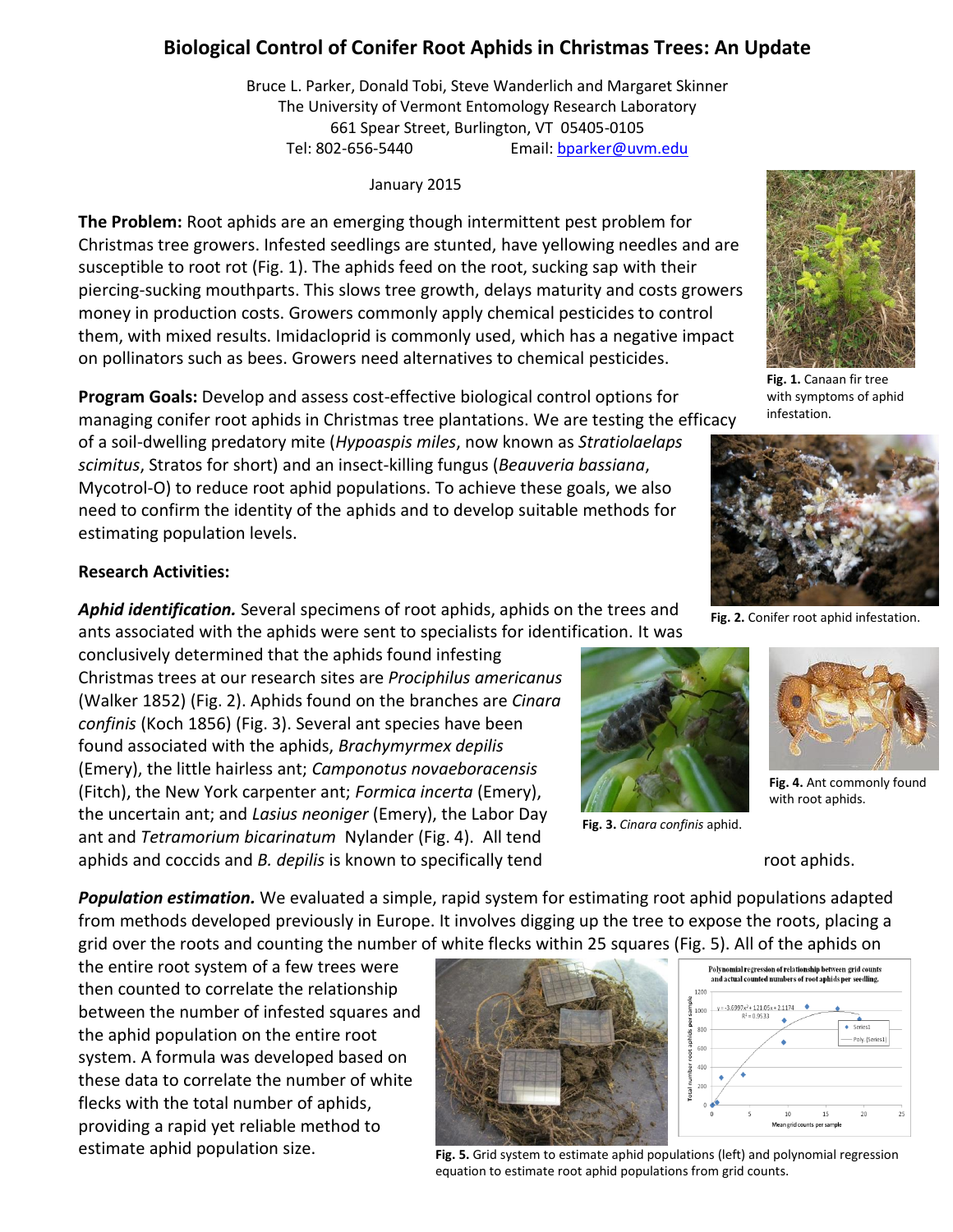*Biological controls.* Two biocontrol agents are being tested against conifer root aphid, predatory mites and an insect-killing fungus. *Stratos* is a commerciallyavailable predatory mite that feeds on a wide range of soil pests, including thrips pupae, nematodes, springtails, fungus gnat larvae, and hibernating spider mites (Fig. 6). It is commonly used in greenhouse crops and ornamentals. Though it occurs in this region and may play a role in reducing root aphid populations, it doesn't reach high enough population size naturally to keep root aphids at low levels. For this trial, *Stratos*, supplied by Applied Bio-nomics, a Canadian company that produces several species of natural enemies, are released around the base of small trees at a rate of around 375-500/tree. They are shipped in a mixture of peat and bran, and 25 ml is applied to each tree (Fig. 7). Single releases were made to the trees in the fall and the spring. This will provide information on the best time of year to make a release. Later this year the trees will be dug up to count the aphid populations (Fig. 8).

Mycotrol-O, an organically certified formulation of the insect-killing fungus, *Beauveria bassiana*, is also being tested for efficacy against conifer root aphid (Fig. 9). This fungus is found throughout the environment, naturally infecting insects. This fungus is applied as millions of spores. The spore attaches to the outside of the aphid, germinates, and then grows into the body, consuming the body contents and killing the pest. The insect does not need to eat the fungus to become infected. It is used extensively in production of greenhouse ornamentals to manage aphids, thrips and whiteflies (Fig. 10). Two drench applications of this product were made at 1 week intervals in early June.



**Fig. 10.** Aphids infected with fungi.

The average number of root aphids on the mite-treated trees was 114 compared to 174 aphids per tree on the control trees (t= -2.587, df=430, *p*=0.03). This suggests that 1 year after releasing the predatory mites, root aphid populations were reduced. We will sample aphid populations again in 2015 to see if the impact of the predatory mite release will increase over time. Results from the fungal trials will also be evaluated in 2015.



**Fig. 6.** *Stratos* predatory mite feeding on a mold mite.



**Fig. 7.** Predatory mite application to aphid-infested tree.



**Fig. 8.** Removal of tree to inspect for aphids.



**Fig. 9.** Organically certified liquid formulation of the fungus *B. bassiana*.

**Support for this work from:** VT Agency of Agriculture, Food & Markets; USDA Specialty Crops Block Grant; NE Sustainable Agriculture Research & Education Program; Univ. of VT College of Agric. & Life Sciences; Applied Bio-nomics and local cooperating growers. 

**To learn more, contact:**  Bruce L. Parker or Donald Tobi, UVM Entomology Research Laboratory, 661 Spear St., Burlington, VT 05405-0105 Tel: 802-656-5440 Email: [bparker@uvm.edu](mailto:bparker@uvm.edu) Website[: http://www.uvm.edu/~entlab/](http://www.uvm.edu/~entlab/)

#### © 2014 University of Vermont, Entomology Research Laboratory









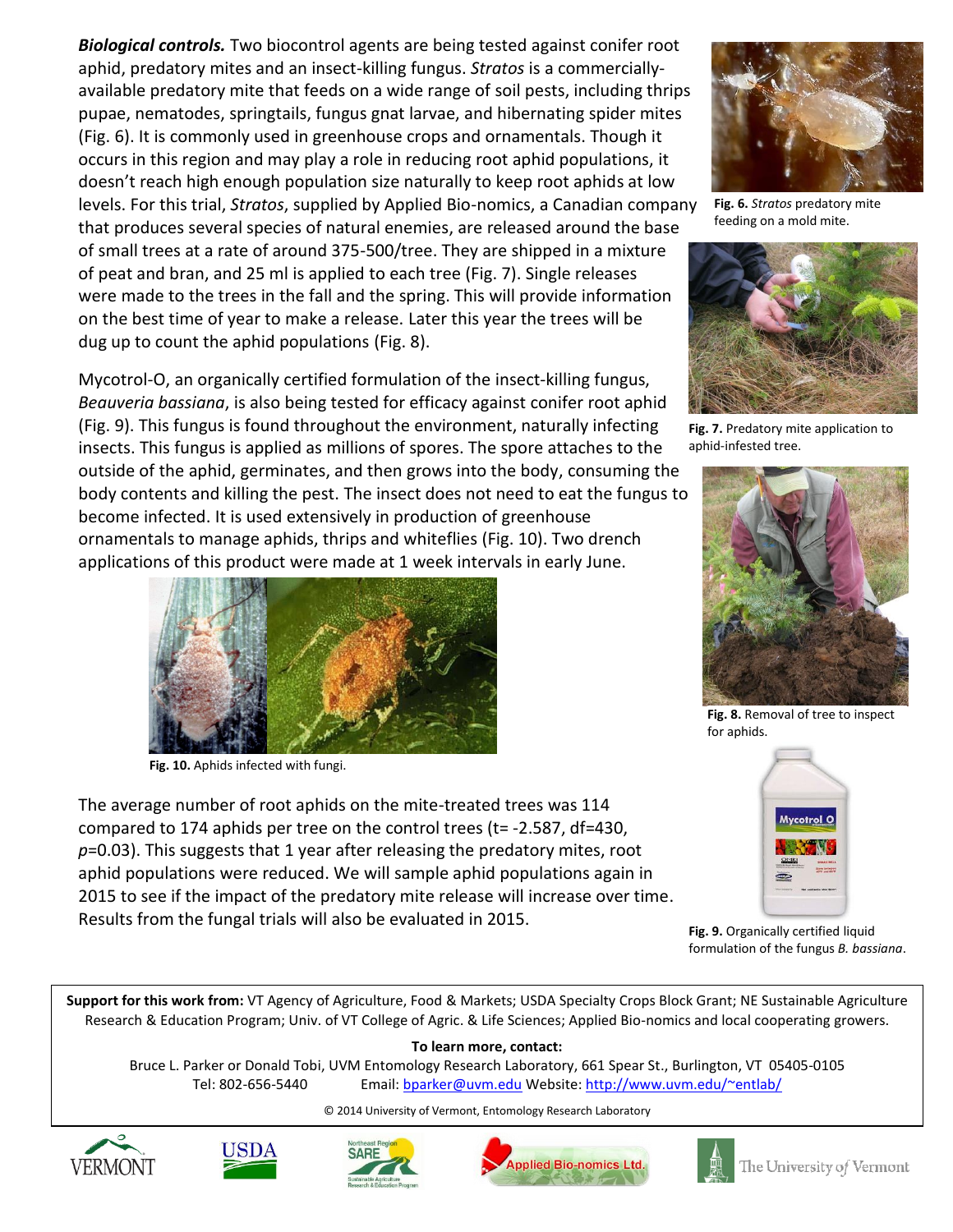## **General Facts About Conifer Root Aphids and Management Considerations**

Prepared by Bruce L. Parker, Margaret Skinner, Donald Tobi and Stephen Wanderlich University of Vermont Entomology Research Laboratory 661 Spear Street, Burlington, VT 05405-0105 June 2014

**Scientific Name:** *Prociphilus americanus* (Walker). There are around 50 species in the genus *Prociphilus*, all with different primary host plants, but the same secondary host, i.e., conifers.

**Biology.** The primary host of conifer root aphid is thought to be ash trees (*Fraxinus* sp.). They are believed to reproduce sexually on this host. Root aphids at this stage form dark brown or black colonies that gather on terminal shoots causing them to become deformed and curled. They can also form on tender suckers that grow around the base

of the tree. It is believed that in late April - June they fly to the secondary host—conifers. This stage moves to the roots where they feed underground, reproducing asexually over the summer until late August –

October when they are believed to move back to ash trees. Though *P. americanus* is said to move to ash trees for part of its life cycle, we have yet to observe this migratory behavior in our Vermont test sites. Winged aphids were seen in the fall coming out of the soil but were not found when ash trees adjacent to the infested plantation were inspected. The literature reports that some colonies may reproduce continually on conifer roots. Therefore, removing ash from around Christmas tree plantations will not eliminate the aphid problem.

Conifer root aphids feeding on the roots produce a waxy substance around them, secreting a sugary substance called honeydew. Ants feed on the honeydew, and aggressively defend the aphids from predators. The ants are likely responsible for spreading an aphid population around the plantation. They make tunnels throughout the tree root systems and can be seen carrying aphids to new locations (Fig. 3).

**Tree Susceptibility.** It is believed that tree species vary in their susceptibility to conifer root aphids. Nordmann fir is the least susceptible, followed by Douglas fir, Noble fir and the most susceptible being Fraser fir.

**Symptoms of Infestation.** The general symptoms of a conifer root aphid infestation are stunted new growth, yellowish needles, and decline and death of the leader and tips of branches. These symptoms are similar to those of nutrient deficiencies and environmental problems (flooding, drought, etc.). Therefore it is difficult to confirm that a tree is infested with conifer root aphid without digging it up and inspecting the roots, or looking for evidence of ants around the base of the tree.



**Fig. 2.** Conifer root aphid on roots of a Fraser fir tree.



**Fig. 2.** Ant transporting aphid (top). Ant tunnels, infested with aphids (bottom).



**Fig. 3.** Infested seedling planted adjacent to stump of old tree (bottom).